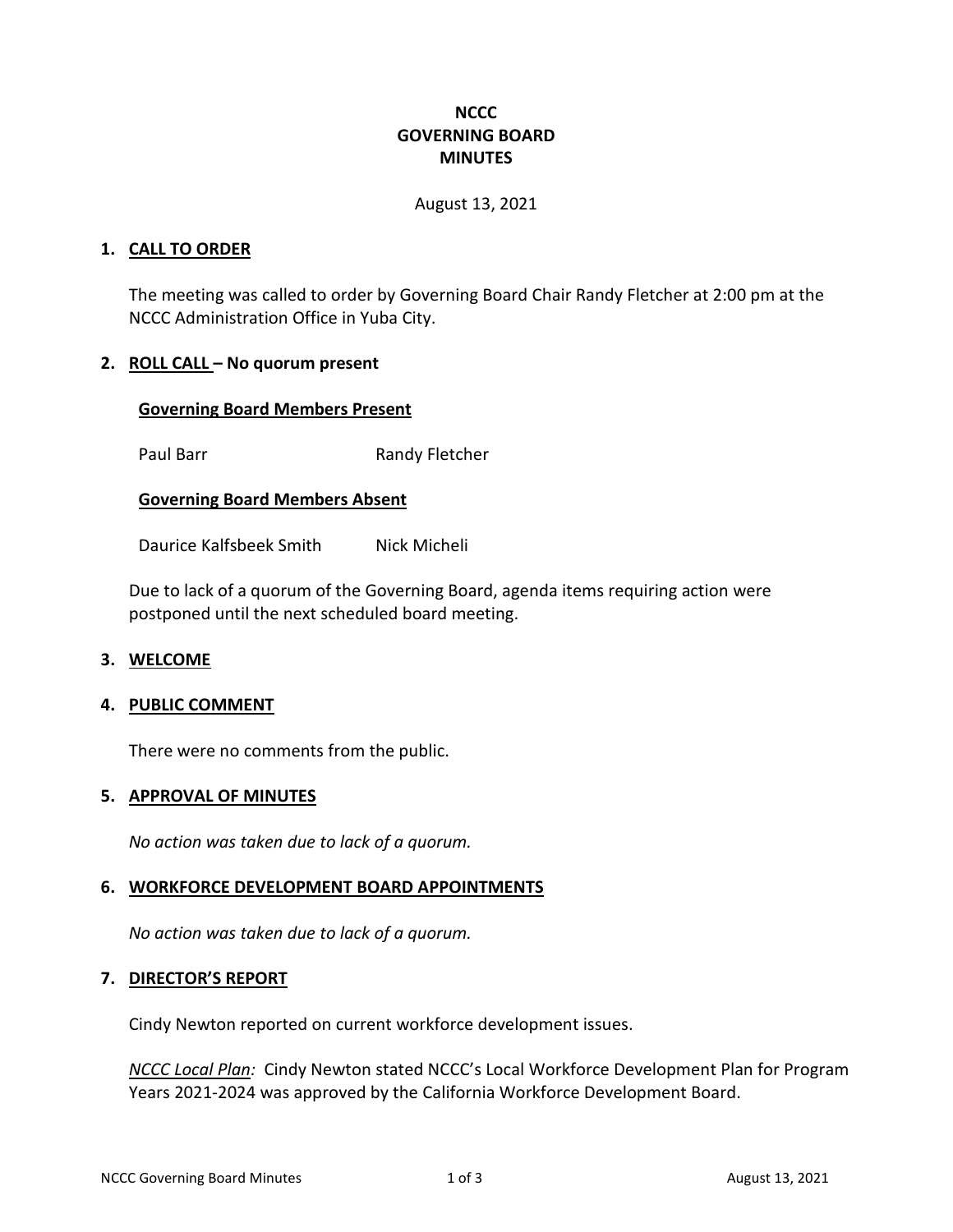*Local Board Certification:* Cindy Newton said our Local Workforce Development Board has been recertified by the State for Program Years 2021-22 and 2022-23. Ms. Newton noted there currently is a private sector vacancy on the WDB due to the recent resignation of Bill Thoms. Membership applications are being accepted from interested individuals in all NCCC counties.

*Formula Allocations:* Cindy Newton stated the formula funding allocations for PY 2021-22 have been received. Planning estimates reflect a \$500,000 decrease among NCCC's adult and youth programs. It was noted that formula funding was reduced statewide. NCCC requested \$1 million in National Dislocated Worker Grant (NDWG) funds and has received \$415,000, which will offset most of the formula funding loss. The \$415,000 was divided among Colusa, Glenn and Sutter counties, as Yuba County received \$619,701 in Wildfire grant funds.

*Grant Funding Update:* Cindy Newton talked about upcoming grant opportunities.

- A regional application has been submitted for a NDWG grant aimed at assisting the AJCCs to provide transportable technology access to clients in outlying areas. NCCC is requesting a little over \$800,000 for our 4 counties. SETA will be grant recipient on this grant for the regional planning unit of the Sacramento, Yolo, Golden Sierra and NCCC workforce areas.
- An RFP is to be released soon for grant funding for libraries. The amount of funding to be available is not yet known. It was noted that Glenn County is interested in any funding opportunities for libraries. NCCC will notify interested parties when the RFP comes out.
- **The State Board will be releasing several RFPs for grant funding in the upcoming months.** NCCC will be re-applying for current special grants that are due to end first quarter 2022.

## **8. FISCAL COMMITTEE REPORT**

NCCC Fiscal Officer Cheryl Baxter presented the Fiscal Committee Report. Ms. Baxter reviewed NCCC's formula funding trend for the 2019/20 – 2021/22 program years which reflected an overall decrease of about \$529,000. There was a slight overall increase of \$63,500 in Rapid Response funds. NCCC's total funding availability was reviewed showing a total of \$8,595,456 in formula and grant funding available for Program Year 2021/22. The summary of Adult and Dislocated Worker training expenditure requirements was also looked at and showed that NCCC needs about \$50,341 to meet the required 20% training expenditure rate which is anticipated to be met in July-August. No items of concern were noted in the Fiscal Committee Report.

## **9. APPROVAL OF REVISED PROPERTY MANAGEMENT POLICY**

*No action was taken due to lack of a quorum.*

## **10. APPROVAL OF NCCC TRAVEL POLICY**

*No action was taken due to lack of a quorum.*